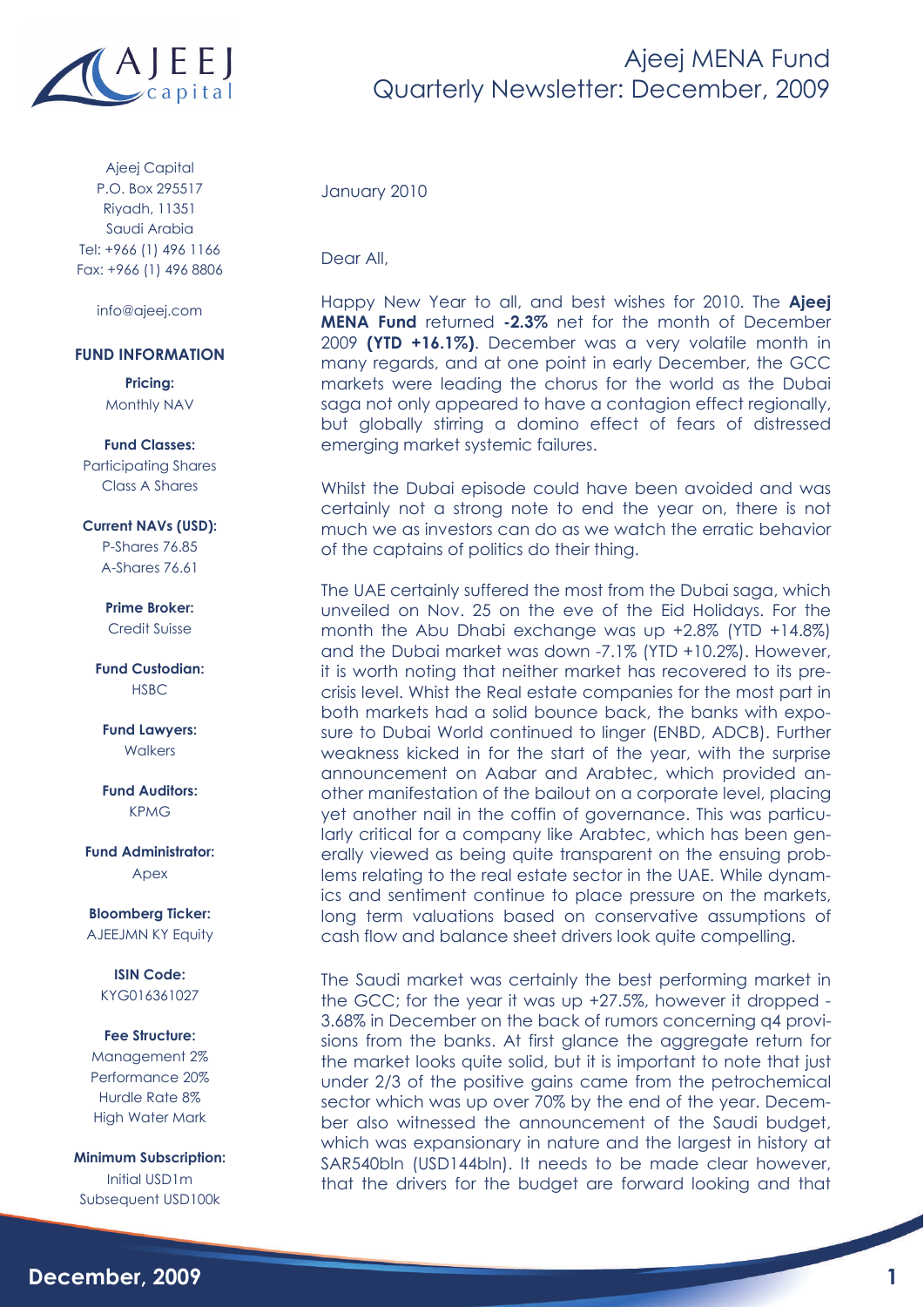

they signal to two important themes: a) a focus on education and healthcare; b) and an ongoing and growing defense budget. The macroeconomic landscape looks favorable for this regional giant, but the challenges for the 2010 are significant as we start to address important foundations to a growing population, and the ensuing needs related to maintaining a healthy and sustainable economy. We would be looking to the banks to play a much more important role during the year by unlocking credit into the markets. Whilst clearly scarred by the bygone mistakes related to name lending, it is important that they don't jeopardize growth on the balance sheet at the expense of a few bad apples. The economy is in need for the banks to step in on what they have traditionally done and fill the void of project finance, as well as begin building a base for SME lending to help support the government.

The Kuwait index was up 1.0% (YTD -10.0 %). The market certainly had a strong month, but the year was extremely negative, and largely related to endemic issues ranging from macro to specific bottom up matters. The country certainly has tremendous potential but its framework has a major default, and the signaling on all levels has caused a massive gridlock making the market unattractive. Moreover, FDIs have suffered with the botched Dow Chemicals deal. Corporate issues related to Agility and ping-pong on the interplay of the consumer bail-out coupled with lack of clarity on KIA support of the domestic market makes the rise-up challenging. Could all the bad news be factored in? Perhaps, as many think this is the contrarian play of 2010. Let's wait and see.

The Egyptian market has been the star performer for MENA market this year up 35.1% for the year and +5.8% for the month. In spite of a strong performance in December and resilience to the contagion of Dubai during the latter parts of the month, it certainly decoupled from EM trends in Q4 and lost –8.2% for the quarter vs. a gain of 8.0% for MSCIEM. The macroeconomic outlook seems to be fine, the Prime minister stated lately that the government is expecting a growths of 5%, 6% and 8% for 2010, 2011 and 2012 respectively…and these announcements historically tend to be overly conservative; in any case, there are tremendous pockets of opportunities in this market.

Qatar, was an obvious suspect of the Dubai Saga, however it managed to recover from its troughs closing down -3.3% for the month, and after a dismal start, ending the year in the black, up 1.1% at the end of 2009. It was a real disappointing performer in 2009, but nonetheless, it has a great profile based on valuations moving forward. The market should not score high on depth and breadth, however we think this is massively over shadowed by its macroeconomic profile. Qatar should be one of the fastest growing economies in the world in 2010 and 2011.

### **The 2009 MENA marathon landscape**

We closed 2009 on a down-tick regionally, with the residual effect of Dubai weighing heavily on investor confidence. 2009 came with its challenges, both regionally and globally, yet emerging markets have had a V shaped recovery vis-à-vis their stock markets' performances in general. For us regionally and specifically pertaining to ourselves as conviction investors, the passing of time has enabled us to gain more visibility in the post crisis era for our investable universe. In short we are extremely confident about the opportunity set, and we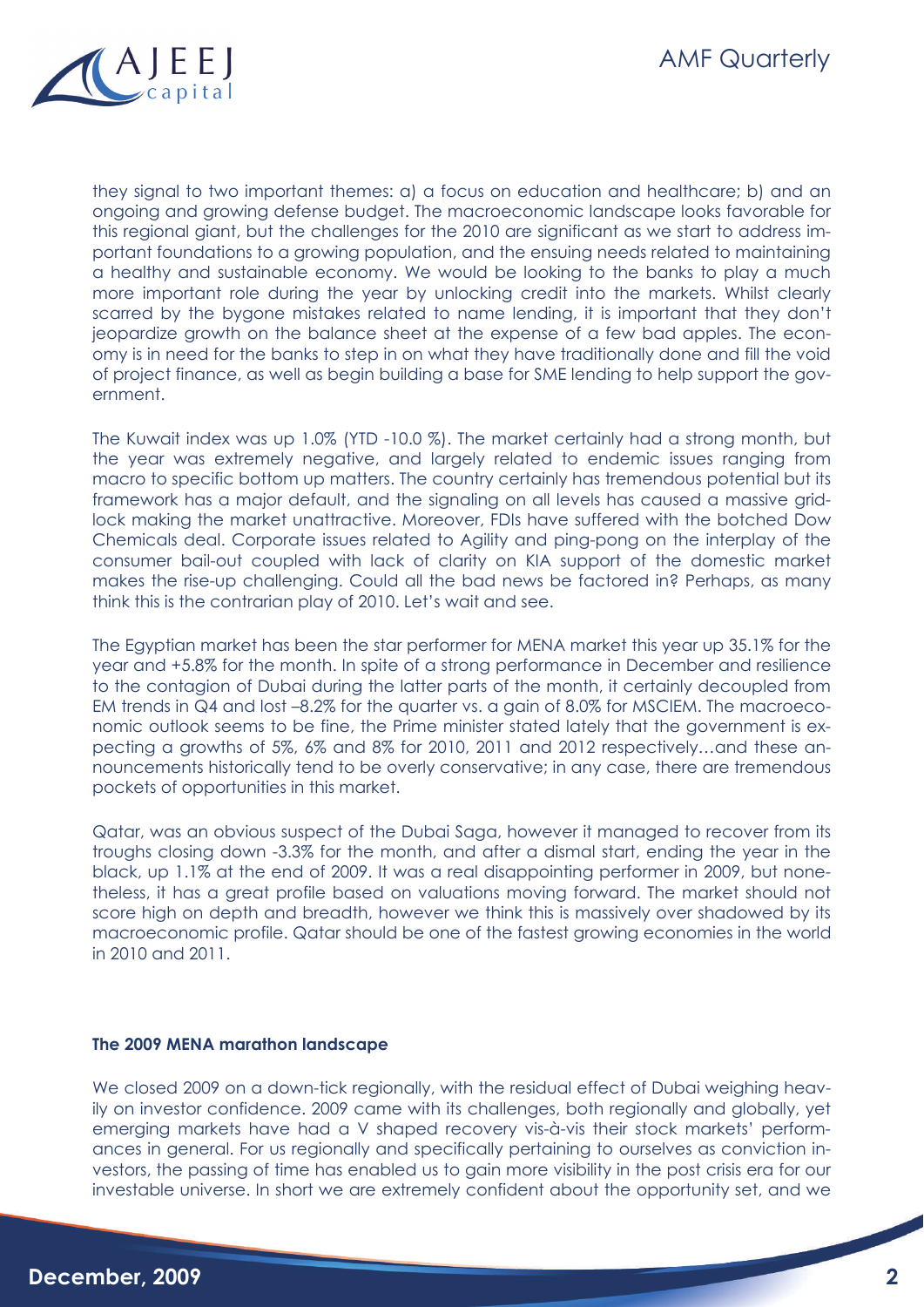

have had the ability to put to test our conclusions on fundamental drivers giving us more confidence on our convictions as we enter in 2010.

So why did MENA lag the rest of emerging markets? It seems to be the pervasive question that many of our investors have been asking. Whilst there is no clear right or wrong answer I think it would be prudent to try to address this question from the perspective of investor composition.

## **Retail**

Earlier in the decade retail investors for many of the GCC markets were the engine driving the growth. In fact, from the period of 2002-2006, it was this dynamic that enabled the markets to trade at a premium to GEMs. This obviously was catalyzed by strong macroeconomic drivers during the period, limited investment vehicles (basically, it was buy real estate or invest in the stock market), strong purchasing power further enhanced by bank leverage, and lastly the trickle down mechanism of last resort (specifically Saudi – growing from having around 80,000 brokerage accounts ca. 2002, up to 4mln accounts ca. 2006!).

The crash came in q4 2005 and q1 2006. The endemic asset bubble, which had been stretched beyond imagination, fell apart burning retail investors in a massive fashion. On the other hand, foreigners in the market during this period were largely irrelevant, and the balance of 2006 through q3 2007, was a restructuring period for them. Subsequently their share of the trading wallet after this period picked up both in relative and nominal terms as we entered into q4. The rally began and the entrant foreigner on many asset classes (driven by multiple strategies: oil trade, currency de-peg, relative valuations, lagged de-coupling etc.) began to drive the markets, excluding Saudi Arabia of course. For many markets retail had a leading indicator finally.



Source: Bloomberg

The crash of 2008, where we should have been better insulated, was followed by expectations of intervention from both a market perspective and macro perspective that were never met. Unfortunately, governments were silent during the critical periods and it turned out to be a double whammy for the retail investor.

The start of 2009 was visibly tepid, especially with the negative fundamental outlook glob-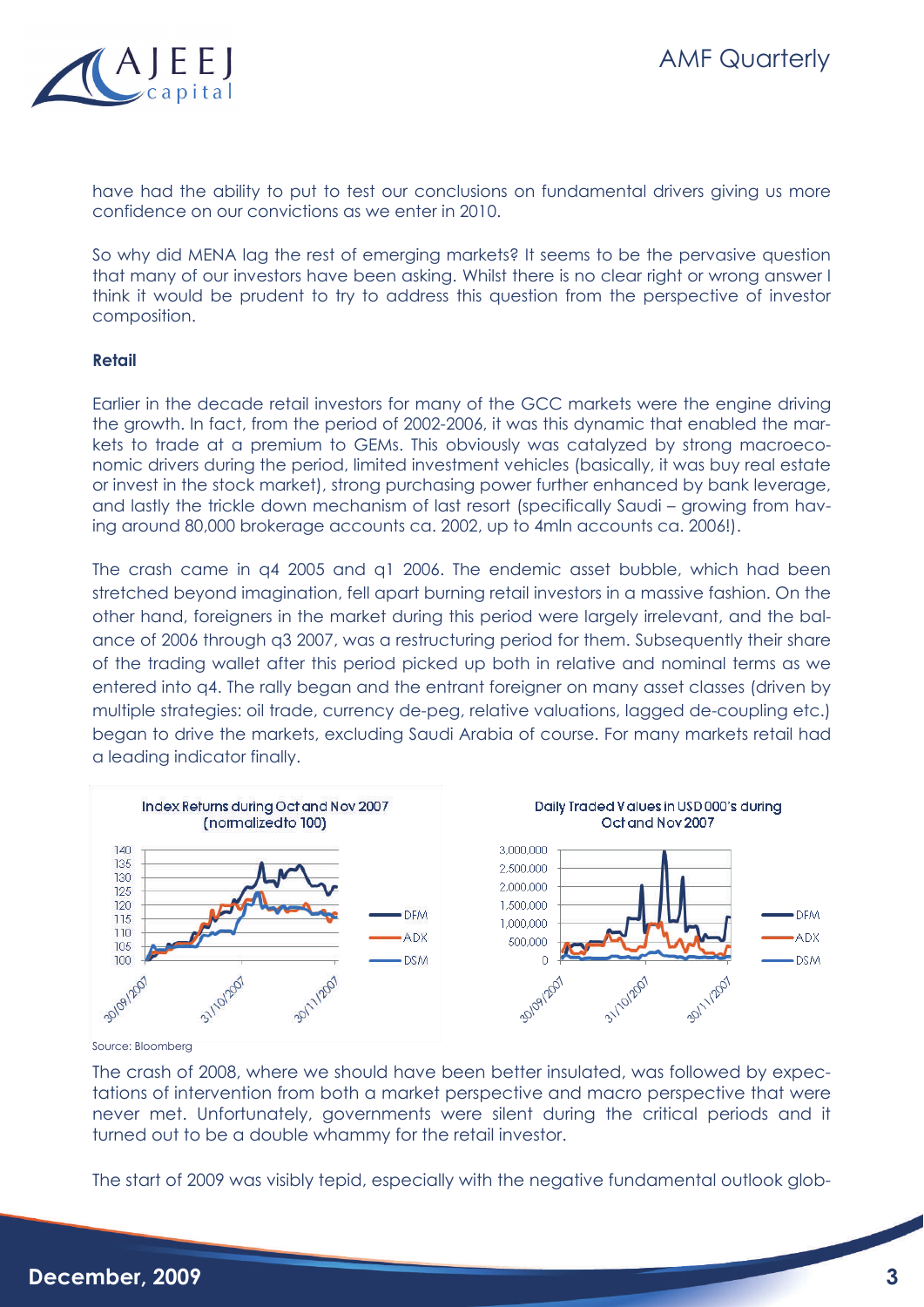ally. The negativity among retail was such that as global forecasts improved, acting to catapult emerging markets' price actions, most sectors in MENA underperformed. Further erosion of retail confidence based on the two years prior was purely focused on domestic manifestations of the global crisis. Elevated provisioning and large corporate bankruptcies did not help to create any sustainable demand to drive the markets up. Frustratingly, retail seemed to be listening only to the negative news, whether it was regional or global.

So moving forward what can we expect out of retail? We are certainly not proposing that no more skeletons lie in the closet, and certainly the skeletons differ remarkably from one market to the next. However, we believe based on the domestic issues, the probability of further erosion of confidence is low. Obviously, global indicators and regional politics cannot be ignored, but as credibility is restored in the corporate sector and oil prices are maintained in the range of USD60-80 we feel that retail confidence can be revived.

# **Foreign**



Unfortunately the framework of attracting foreign money in a sustainable manner did not and does not exist for the media of MENA Markets and the exist for the media of MENA Markets exist for the media of MENA Markets existed in the media of MENA Markets and the media of MENA Markets and the media of MENA Mark

#### Source: MSCI Barra

Ironically, the most powerful economies in MENA, the GCC, are either unclassified or part of the frontier market investment pot. Hence, this attracts the hottest component of foreign money to the GCC, which is unwilling to make off-benchmark bets on the region especially if there is no momentum (price action) on the markets. As retail was uncommitted to the markets in 2009 the interplay between the two made it very difficult to create upwards momentum despite the strong foundation of positive macroeconomic indicators. The next important step which certainly moves in conjunction with capital market depth and breadth is adding the GCC to the MSCI EM Index. However, the most important market to be added to this club is Saudi Arabia, as it will alone put the region on the map and attract the right type of foreign investor that will help institutionalize the markets purely by their inclusion and ultimately elevate the region to a new level. We feel that this is imminent and that the CMA is working tirelessly on finding a legal mechanism which would comply with the statutes of the MSCI to essentially put the region on the map. The market with the greatest depth in MENA, Egypt, was included in the MSCI EM Index on May 31st, 2001, and it is clear that it has benefitted greatly over an investment cycle by increasing the institutionalization of its investor composition.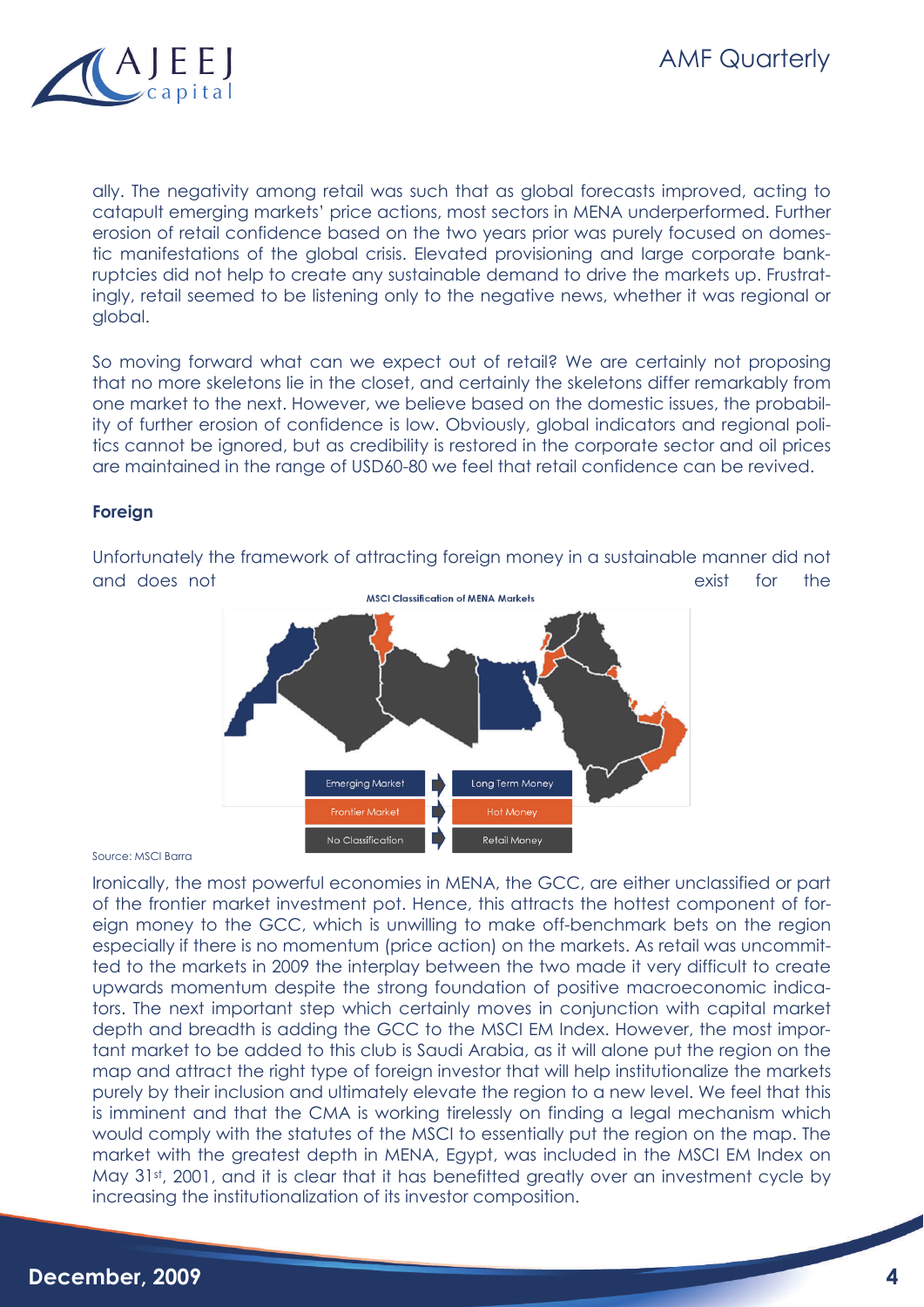



We feel that such an inclusion is coming, although difficult to know whether or not it will happen in 2010, it is evident that this will serve to deepen the composition and place greater accountability on the regulatory bodies, as well as improving corporate governance and rights to stakeholders from both a top down and bottom up perspective.

# **GI's and SWF**

Without dwelling on this aspect of investors, at least this much is clear: the role of SWFs is unpredictable for the future, the roles of GIs can be at worst neutral and at best positive to the evolution of the depth of the capital market. Certainly their role is most needed in times of crisis, and in the past two years many have stepped up to the plate, but in some cases only after the pitcher had thrown three strikes. We would expect that they would learn from the experience of timing with regards to a market under crisis, but would not overtly count on it for many of the captains of industry.

# **The Ultimate Goal**

The objective is to create sustainable demand drivers based on the merits of fundamentals and transparent frameworks. Yes, we know we are idealists and this applies to all markets, but the gap analysis of the region, puts us well behind our peers and the only way to go is up on converging towards standards. So whilst the movement may be revolutionary in nature, it is also evolutionary. The role of institutionalization and the role of independent asset managers taking a larger stake in the market can in fact keep many of the actors pertaining to said market honest in what they do and challenge the system without any clear conflicts of interest. Asset managers invest funds based on solid investment type theses whilst taking advantage of the inefficiencies in the market.

# **Markets 2010**

The above purely tries to address the composition which ultimately addresses the demand side of the equation, and we do not believe that the interplay of investor composition under its current context can add a great deal more negativity.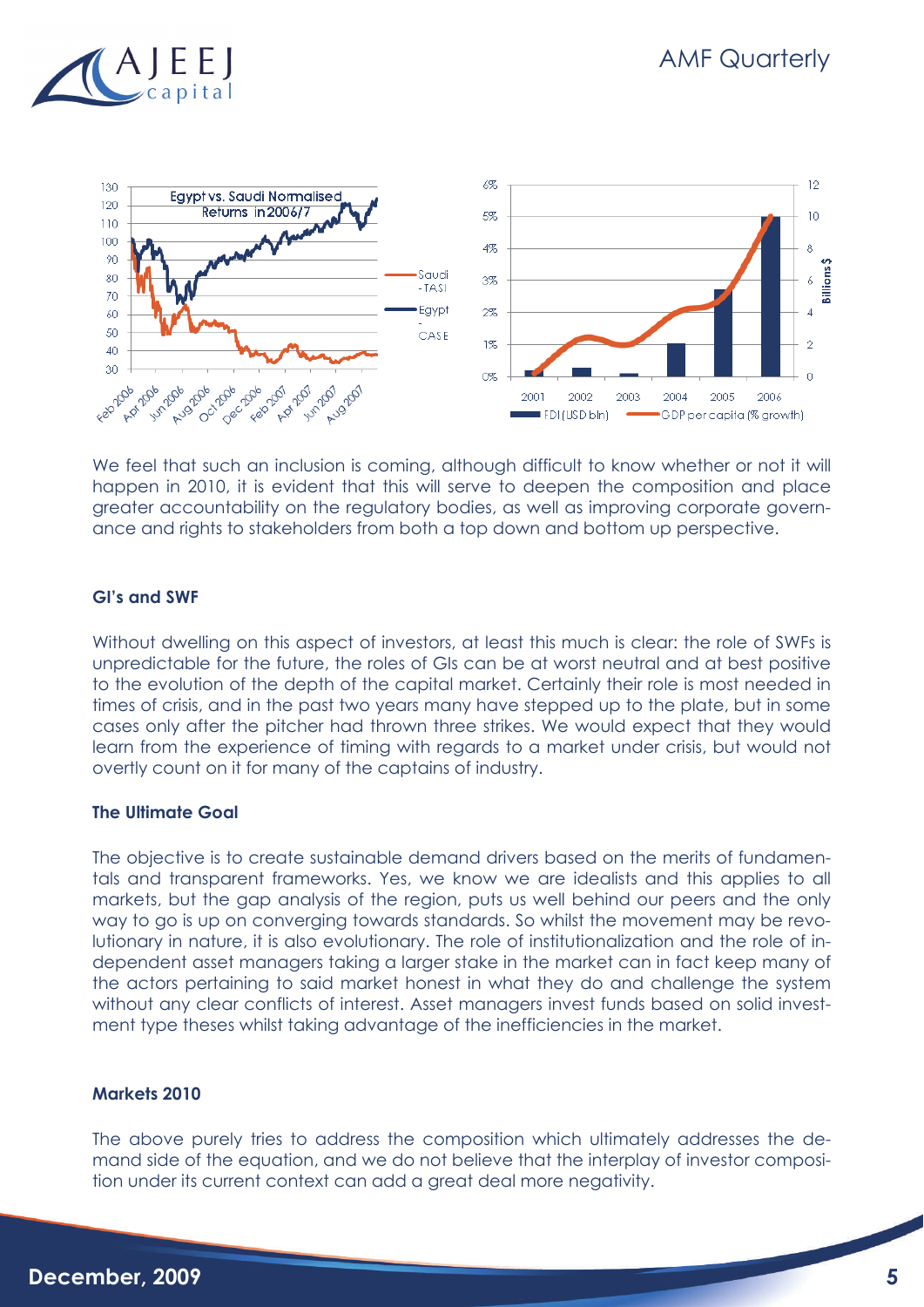

As we are bottom up investors, as long as we don't have tectonic market shifts and are able to have sectoral bifurcations in both fundamentals and price performance, this is the environment that we feel we can perform well in. In the previous quarterly newsletter we had spent a great deal of time speaking about our discipline related to increasing exposure away from cash, based on fundamental visibility, rather than purely market reweightings based on momentum. We feel that equipped with more confirmations on underlying theses we will be able to exploit this considerably in the coming investment cycle and are extremely satisfied with the opportunity set within our investable universe.

The macroeconomic picture especially for the hydrocarbon endowed looks solid. The commitment to expansionary fiscal spending with long term trickle down implications is favorable, and with the visibility of global and domestic drivers improving the landscape looks favorable. Earnings growth looks robust in many sectors and the valuations attractive, particularly when you are drilling down. The potential is great and we would like to thank you for your confidence and hope that the coming cycle will prove to be rewarding for all of us.

We will leave you with two short pieces on the real estate and petrochemical sectors and a quick brief of the portfolio.

## **Real Estate Industry**

MENA real estate stocks continue to trade in a trough relative to their global peers; their recovery in 2009 was muted **(+43% MENA vs. +111% globally**). MENA RE companies are still trading at significant **discounts (avg. -43%) vs. their peaks** in June 2008, in comparison with the recovery of other global real estate stocks. Within MENA, Dubai and Abu Dhabi RE companies have underperformed the rest of the region (**2009: +6.4% AD; +30.2% D**; Since June **2008: -68% AD; -74% Dubai**).



Source: Bloomberg; Ajeej Research

**Stock price decline mirrored physical real estate decline:** The decline in price of MENA RE stocks can be explained in part by the simultaneous decline in physical real estate prices which have fallen 30-60% from their peaks in 3Q 2008.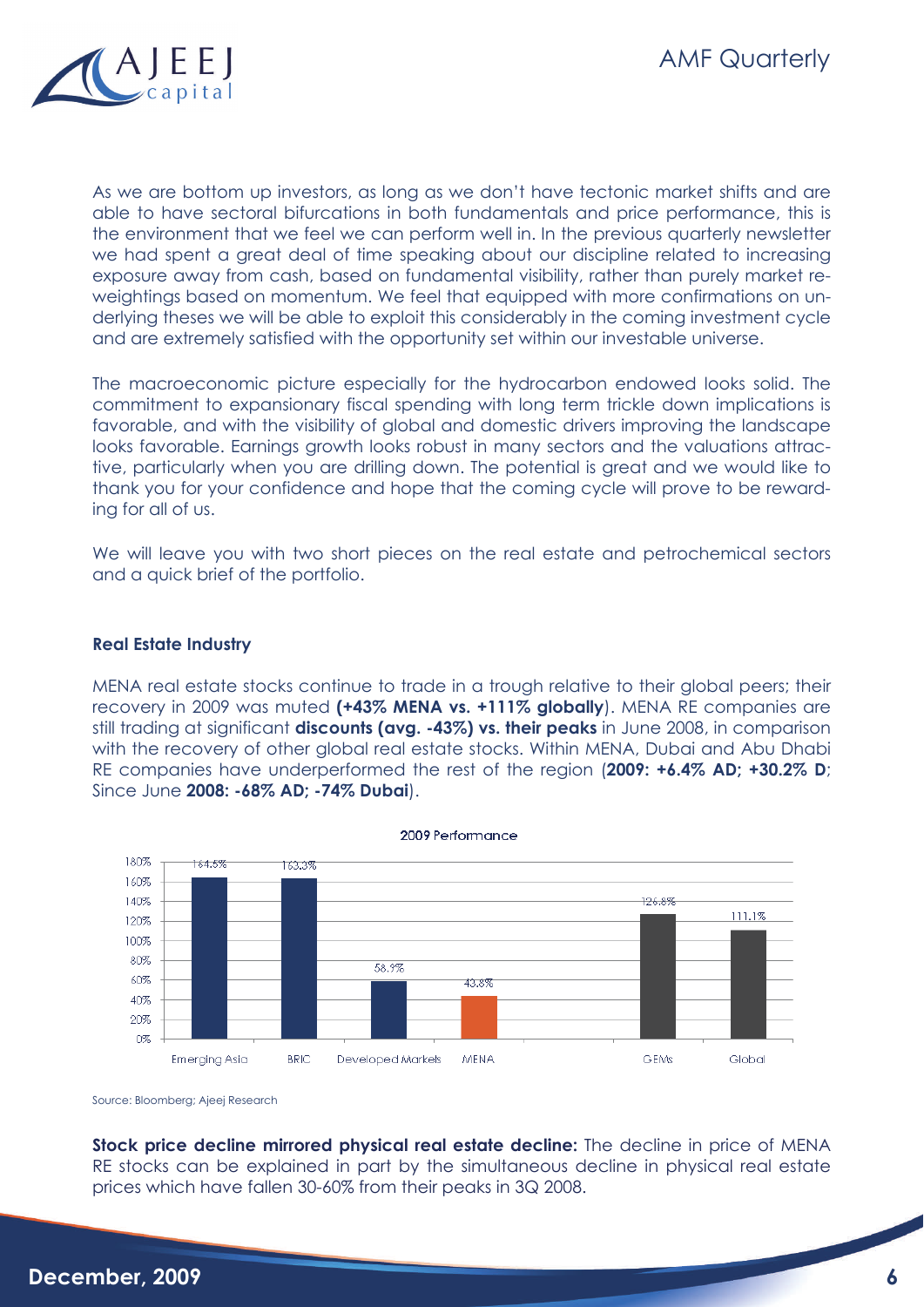

In Abu Dhabi and Dubai in particular, developers previously followed an off plan model, where purchasers pay for their unit in a series of installments as it is built, with 60-70% typically paid to the developer pre-completion. This method of selling encouraged flipping and speculative buying given that down payments were low – 5-10% during the boom. As the property market collapsed, the market became concerned about large levels of default by buyers who'd paid little in and were now out of the money. Developers such as **Sorouh** in Abu Dhabi and **Deyaar in Dubai** were proactive in adjusting unit pricing and consolidating customers into fewer units to protect capital and incentivize the buyer to continue paying. So far, only Union Properties P…. **UPP** has seen significant levels of default on handovers in 2009 (we estimate 25-40% of units completed). On the other hand, **land sales receivables are still an issue but so far have been manageable. For example**  Sorouh and Aldar made significant land plot sales, particularly in 2007-8. The bulk of these sales were made on installment plans with about 75% of payments due after the plot was handed over to the sub developer. The collapse of the property market hit these sub developers hard, and overdue land sale receivables have increased substantially in 2009.

However, at this point, several RE stocks look **oversold** relative to the value of their underlying assets as we begin 2010 and **MENA is #1 globally for 2010 forecast growth:** On average, we expect earnings growth of 100% in 2010 for MENA companies (n=29) at the sales, operating, and net levels. In fact, for 2010 E sales growth (n=114), **8 of the top 10** RE companies globally are MENA companies. Similarly, for 2010 E EBIT growth (n=100), **6 of the top 10** RE companies globally are MENA companies. And at the net level, for 2010 E Net Income growth (n=100), **5 of the top 10** RE companies globally are MENA companies.

| <b>Rank</b>   | <b>Economic Zone</b>    | <b>Market</b>   | Company                             | P/E2012 |
|---------------|-------------------------|-----------------|-------------------------------------|---------|
|               | <b>MENA</b>             | Abu Dhabi       | <b>ALDAR PROPERTIES</b>             | 2.66x   |
| $\mathcal{P}$ | <b>Emerging Asia</b>    | Philippines     | <b>AYALA LAND</b>                   | 2.82x   |
| 3             | <b>BRIC</b>             | China Hong Kong | <b>GREENTOWN CHINA</b>              | 2.84x   |
| 4             | <b>MENA</b>             | Egypt           | <b>TALAAT MOUSTAFA GROUP (TMG)</b>  | 3.17x   |
| 5             | <b>MENA</b>             | Abu Dhabi       | <b>SOROUH REAL ESTATE</b>           | 3.18x   |
| 6             | <b>MENA</b>             | Egypt           | <b>EGYPTIAN FOR TOURISM RESORTS</b> | 3.81x   |
|               | <b>BRIC</b>             | India           | <b>HDIL</b>                         | 3.83x   |
| 8             | <b>MENA</b>             | Egypt           | SIX OF OCTOBER DEVELOPMENT          | 3.90x   |
| 9             | <b>MENA</b>             | <b>Dubai</b>    | <b>UNION PROPERTIES</b>             | 4.01x   |
| 10            | <b>MENA</b>             | Egypt           | <b>PALM HILLS DEVELOPMENTS SAE</b>  | 4.42x   |
|               |                         |                 |                                     |         |
|               | <b>Overall</b>          |                 |                                     | 11.06x  |
|               | <b>Emerging Markets</b> |                 |                                     | 9.84x   |

Source: Bloomberg; Ajeej Research

There are certainly base effects impacting this standout growth performance vs. global comparables, but more importantly, regional real estate companies, most of which began operations or massively expanded existing capabilities from 2004-2006 **are only now coming into the large scale income generating phase of their life cycles.** Land sales in 2007-8 inflated their performance at the beginning of the cycle, but serious cash generation will kick off for most in 2010-2012 as they recognized unit sales. Most importantly, several of the most punished real estate stocks regionally have the most compelling earnings growth stories over the coming period and are trading at extremely attractive multiples.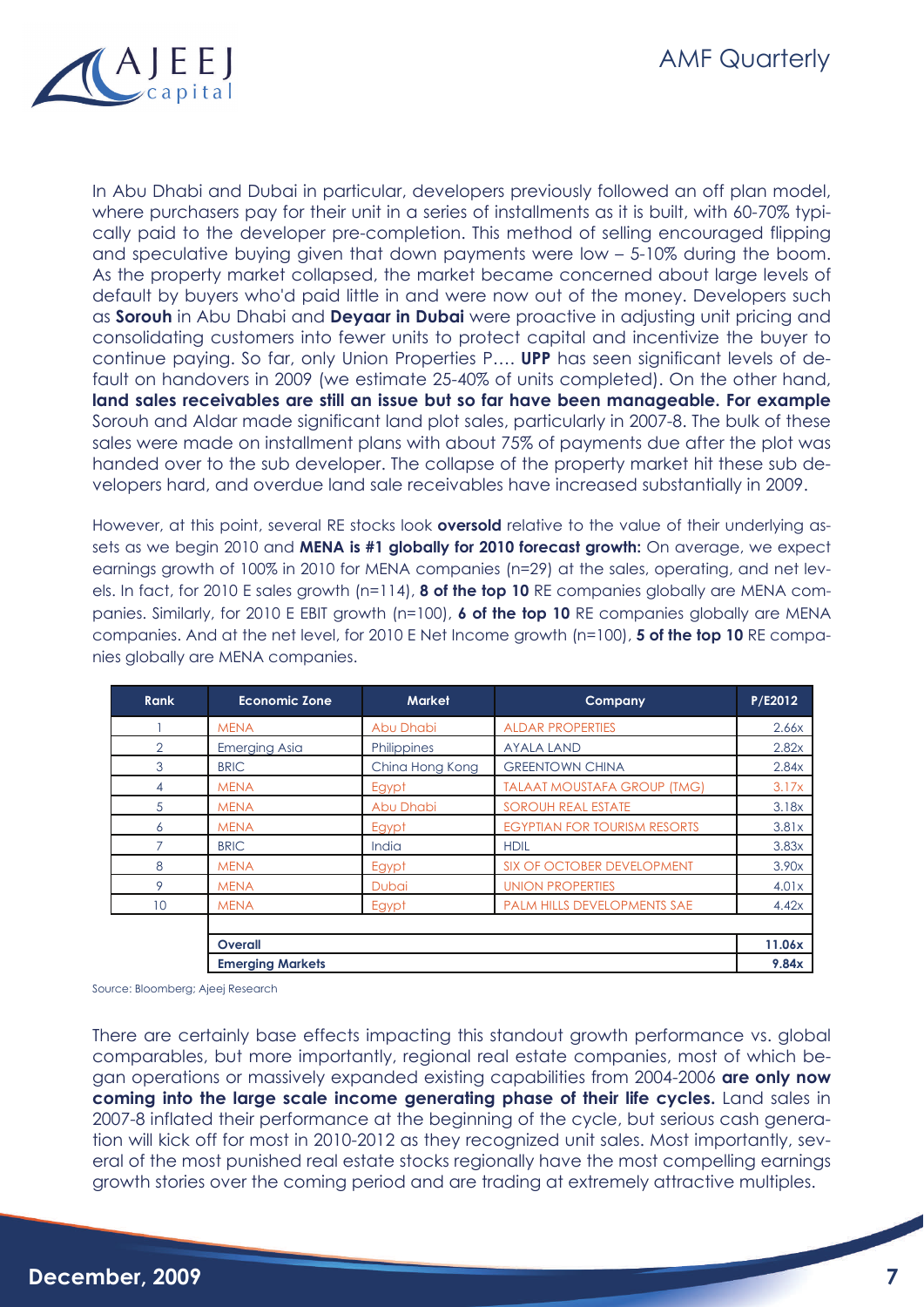

## **Overview of the Petrochemical industry:**

The Petrochemical industry was severely impacted by the global financial crisis. Contract prices and off-take volumes collapsed by 60% and 20% respectively, from peak to trough while Capacity utilization rates declined to 60% by end of 2008 due to significant downturn in global GDP in combination with destocking during Q4'08.

However, from the middle of 2009 key petrochemical prices have rebounded recently due to three main reasons:

- **Recovery in Oil prices**: Oil is the key driver because many producers, especially the marginal ones use oil-derived naphtha as the main feedstock
- **End of inventory de-stocking**: De-stocking appears to be over, but overall tight credit condition still persist and have forced the industry to operate on a more of a 'hand-tomouth' basis
- **Prices are also being supported by demand from the Asian market:** Increase in the demand from China may lack durability, as it is a combination of stockpiling and increase in domestic demand as a result of the government's fiscal and monetary expansion package.

Although there has been shutdowns across Europe and the US, approximately 9 mln tons, there will be significant increase in capacity coming online, as the below example on global expected ethylene capacity coming online in the next few years putting further pressure on global capacity utilization rates.

|                        | 2,008          | 2009e        | 2010e    | 2011e          | 2012e          | 2013e    | 2014e        | Total  |       |
|------------------------|----------------|--------------|----------|----------------|----------------|----------|--------------|--------|-------|
| Iran                   | 1,930          | 330          | 500      | 458            | 500            | 500      | 1,000        | 5,218  | 15%   |
| Kuwait                 | 106            | 744          | $\Omega$ | $\Omega$       | $\Omega$       | $\Omega$ | $\Omega$     | 850    | $2\%$ |
| Qatar                  | 95             | $\mathbf{0}$ | 975      | 325            | $\overline{0}$ | $\Omega$ | 650          | 2,045  | $6\%$ |
| Saudi Arabia           | 600            | 2,642        | 1,858    | 1,925          | 600            | $\Omega$ | $\Omega$     | 7,625  | 21%   |
| <b>UAE</b>             | $\overline{0}$ | $\mathbf{0}$ | 700      | 700            | $\overline{0}$ | $\circ$  | $\mathbf{O}$ | 1,400  | 4%    |
| India                  | $\Omega$       | $\mathbf{O}$ | 1,510    | 900            | $\overline{0}$ | 870      | 450          | 3,730  | 10%   |
| China                  | 179            | 888          | 3,832    | 1,240          | 1,725          | 1,025    | $\mathbf{O}$ | 8,889  | 25%   |
| Korea                  | 263            | $\mathbf{O}$ | $\circ$  | $\overline{0}$ | $\circ$        | $\circ$  | $\mathbf{O}$ | 263    | $1\%$ |
| Taiwan                 | 565            | $\mathbf{0}$ | $\circ$  | $\mathbf{0}$   | $\overline{0}$ | 370      | 120          | 1,055  | 3%    |
| Singapore              | $\Omega$       | $\mathbf{0}$ | 667      | 1,133          | $\mathbf 0$    | $\Omega$ | $\mathbf{0}$ | 1,800  | 5%    |
| <b>Thailand</b>        | 35             | 100          | 1,750    | 150            | $\circ$        | $\Omega$ | $\mathbf{O}$ | 2,035  | $6\%$ |
| Vietnam                | $\Omega$       | $\Omega$     | $\Omega$ | $\Omega$       | $\Omega$       | $\Omega$ | 1,050        | 1,050  | 3%    |
| Total                  | 3,773          | 4,704        | 11,792   | 6,831          | 2,825          | 2,765    | 3,270        | 35,960 | 100%  |
| <b>Global Capacity</b> | 129,680        | 134,384      | 145,476  | 151,607        | 154,432        | 157,197  | 160,467      |        |       |
| Growth Rate            |                | 3.6%         | 8.3%     | 4.2%           | 1.9%           | 1.8%     | 2.1%         |        |       |

Source: Alembic Research

While North America's position as a significant net exporter of ethylene equivalents will decline substantially over the next few years. Trade flows are expected to continue to migrate to Middle East with low feedstock advantage. To support that trade there has been a great increase in Middle East chemical capacity. The 'great build-out' in Middle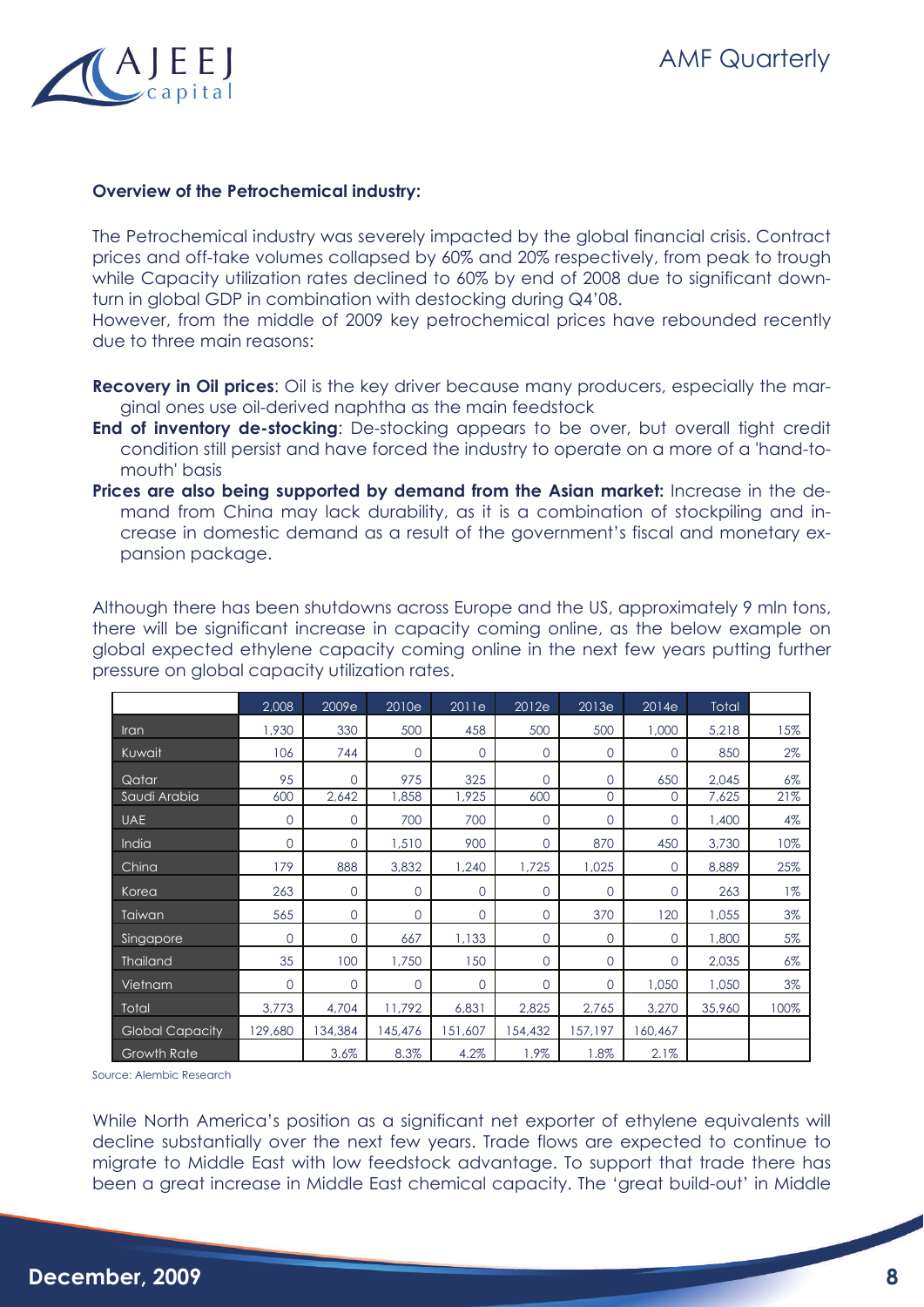

East chemical capacity over the 2005-12 period is however coming or will be coming online shortly. Aside from that, Qatar has already announced a moratorium on new projects, while further development of the Saudi industry is dependent on the development of the non-associated gas reserves. Iran, has the spare hydrocarbon capacity to bring about another expansion wave, but has its hands full with the existing projects. An exception on that is what both Aramco and Qatar Petroleum announced of their new giant projects in Saudi and Qatar. However, the production in these projects will not start before 2015.

Investors and consensus both fear a deep, supply-driven cyclical trough in 2010, and extending into 2011. However, analyzing the ethylene supply, we along with some other analysts- agree and of course after considering the capacity growth scheduled for the next five years, that these concerns could be overblown, as there are doubts over whether as much as 40% of the capacity –mainly in Iran and Thailand, will start up on time. The Saudi plants on the other hand, have already started operations, with one or two exceptions. One would expect industry operating rates to trough in 2010, however we believe the Middle East chemical companies should show higher earnings on capacity growth and robust energy prices.

The MENA petrochemical universe has a fixed low-cost feedstock base. Feedstock supply is provided on a fixed basis at prices that are a fraction of those paid by the marginal players. In fact the higher the prices of feedstock, the higher the cost per marginal pound of product and, therefore, the greater the cost delta between the Middle East and the rest of the world. As long as global energy prices remain at their current high levels the Middle East, with its low-cost feedstock base, will continue to have a sustainable advantage in basic chemical production. Roughly half of the scheduled new capacity coming on stream in the region is based on ethane, which has the largest cost delta versus the rest of the world. Therefore, we may say that this combination of increased capacity and cost advantages will result in significant earnings growth for the companies in the region, unfortunately consensus is not factoring this in.

Ethane prices in the region are in the range USD0.75 to USD1.75 per mmbtu, which gives Middle East ethylene derivatives an advantage on a cost-delivered basis in all the main consuming regions. Ethane prices for some newer plants are at the top end of this range, while a price increase is scheduled in Saudi Arabia for 2012, which will increase ethane pricing from USD0.75 per mmbtu to USD1.25 per mmbtu. However, this would only represent a small dent in the cost structure for Saudi plants, and the only way in which Middle East competitiveness could be reduced would be if there was a dramatic decline in global energy prices.

# **Market Tid-Bits (factoids from Ahsa Street, to be enjoyed with an Ice Cream):**

**Global Investment House transfers assets to repay debts:** Global signed an agreement with creditors to reschedule debt over a three-year period and use proceeds from the sale of assets to make payments after defaulting on a loan a year ago. The deal in-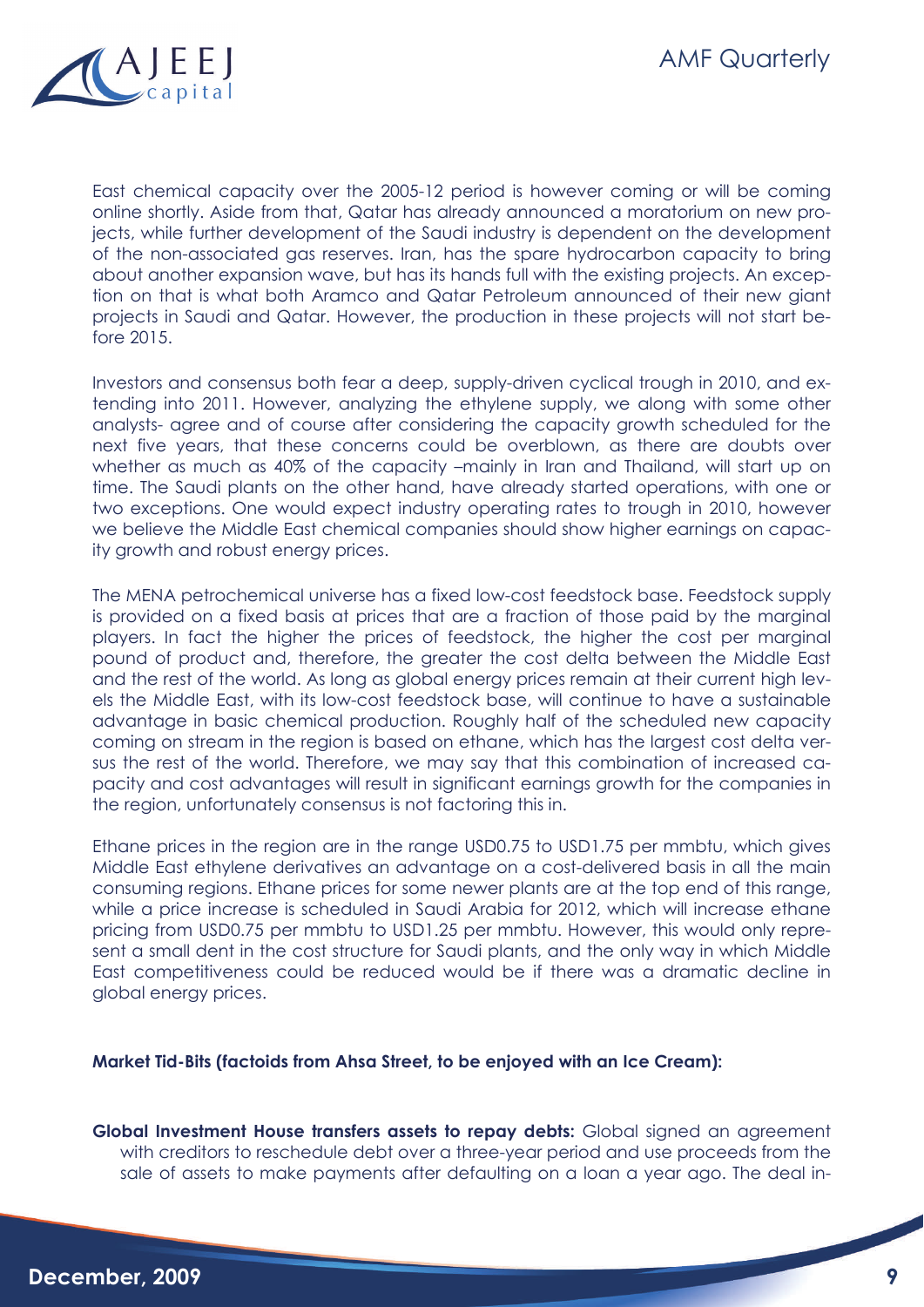



cludes transfer of assets to special funds that will be used as security to creditors.

- **Dubai to maintain rent caps:** Dubai's ruler Sheik Mohammed bin Rashid Al Maktoum issued Wednesday a new decree to set limits for rent increases in the emirate in 2010. The rent caps will be similar to those set this year and will be become effective immediately, according to a statement from the ruler's office. The rent cap will be 10% if the 2009 rent is between 36% and 45% below the rent index level, and 15% if the rent is between 46% and 55% below the index level. Those paying more than 55% below the rent index level, will face a 20% rent cap
- **Another Committee for Amlak and Tamweel:** another committee has been formed to deal with the ongoing saga. This time it is a special judicial committee to deal with any disputes pertaining to mortgage lenders and their creditors to safeguard their rights; No news on merger though!
- **New Tough Fraud Penalties in Dubai:** Dubai issued a new law imposing tougher sentences of up to 20 years in jail for those convicted of defrauding the government of funds as it seeks to continue its clampdown on corporate crime. However, under the new law those convicted of public or private fraud could be released immediately if they return the money or reach a settlement negotiated with their debtors!! Hmmmm
- **SABIC raises a new bond in a private placement:** SABIC issued 10 billion Saudi riyals (\$2.67 billion) in bonds to the government's Public Investment Fund, or PIF. The private placement to the PIF, which owns 70% of Sabic, will be over several issues. The bonds have a maturity of seven years after being issued. The money will be used to finance some of the company's projects.
- **Capital Markets Authority gets tough on Insider Trading:** Saudi Arabia's market regulator fined five local investors a total of 3.83 million Saudi riyals (\$1.02 million) for manipulation and insider trading, a record amount to end a year in which the kingdom demonstrated its will to crack down on market violations. In three separate cases the r CMA, levied the fines on five individual investors, including one woman, but didn't name any firms or banks that processed the transactions.
- Agility seeking settlement outside courts: it was reported in the Kuwaiti press that Agility is seeking an out of court settlement with the US government worth over \$600 million; 25% of its current market cap.
- **A New Rights Issue for OT:** Shareholders in Orascom Telecom approved a \$800 million rights issue to pump its balance sheet and cover the expected losses from the dispute with Algerian tax authorities of approximately \$600 million.

**One Stock Exchange for Dubai?** Dubai Financial Market will buy Nasdaq Dubai for \$121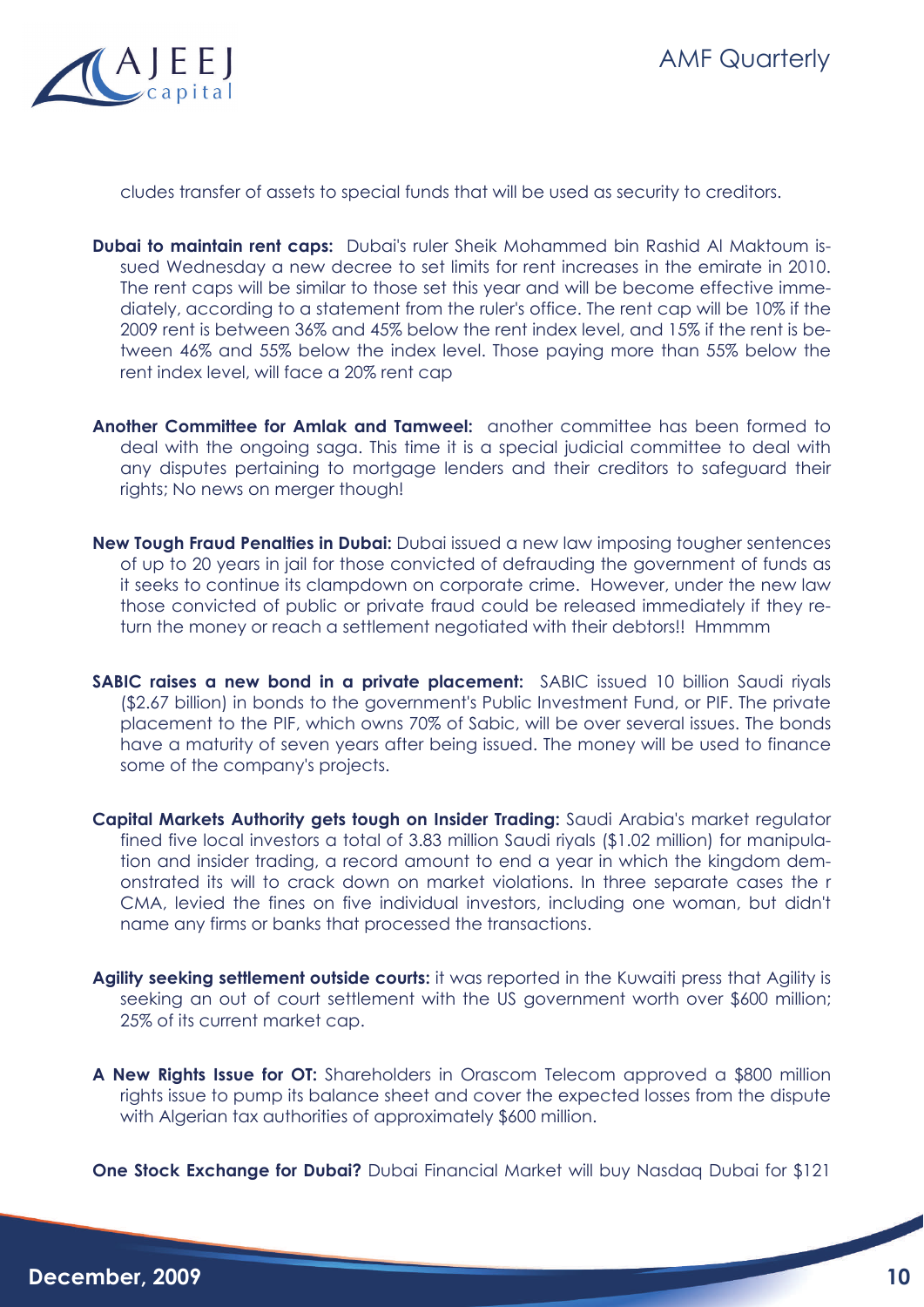

million. The offer comprises \$102 million in cash and 40 million DFM shares. Initially the two platforms will be maintained separately with a future target of consolidation of both platforms. Borse Dubai 79% of Dubai Financial Market has debt maturing in early Feb of \$2,500 million.

- **Continued Expansionary Budget in 2010:** Saudi Arabia announced continuation of its expansionary budget for 2010 with a 14% increase in government spending. However even with a higher average oil price in 2010 it is likely that the increased spending will lead to another annual deficit. That being said with over USD400bln in foreign reserves Saudi Arabia is very far away from being in trouble.
- **Aluminum Project back on track:** Ma'aden announced plans to build the world's largest fully integrated mine-to-metal aluminum production complex in Saudi Arabia with U.S. producer Alcoa Inc (AA). The 40.5 billion Saudi riyal (\$10.8 billion) The complex, which will be 60% owned by Ma'aden and 40% by Alcoa, will also house a rolling mill with an initial annual hot-mill capacity of between 250,000 tons and 460,000 tons. According to the CEO of Alcoa "This is, I would say, a once in a lifetime opportunity for Alcoa, for Ma'aden, our partner, as well as for the Kingdom of Saudi All of that together,……, and I assume you would agree with that, gives us a unique opportunity to bring our costs down and build a low cost, super low cost aluminum production complex."
- **ADIA not happy with Citigroup:** Abu Dhabi Investment Authority is demanding that Citigroup Inc. scrap a deal that would see the fund make a heavy loss on a \$7.5 billion investment in the bank. The deal done at the beginning of the financial crises in November would commit ADIA to buy Citi shares at\$31.83. ADIA alleges were "fraudulent misrepresentations" of the original agreement.

# **What happened with our portfolio?**

Volatilities during the last month of the year were spiking up across all markets, and it was no different for our portfolio. With our exposures in the UAE and the contagion effect on GCC markets it was certainly challenging and we did a fair amount of restructuring vis-àvis our UAE exposure.

We increased our exposure in the UAE during the month although we reduced our positions in Dubai with Air Arabia representing 90% of our Dubai exposure. We added during the month into our Abu Dhabi exposure namely on Aldar and Sorouh and added to a specific scouting position during the month. Whilst the month end reports a snap shot we have already reduced our Abu Dhabi exposure since the start of the year, and have kept our Dubai exposure limited to only Air Arabia given its defensive nature and our fundamental belief in the long term story. We are certainly concerned about the sentiment and dynamics of the UAE markets and have tightened our risk appetite, tightening our stops on the tradable portions of these core holdings. Whilst we see tremendous value in many of these RE names especially from a global and regional context, the catalysts are few and far between in the existing environment for the UAE.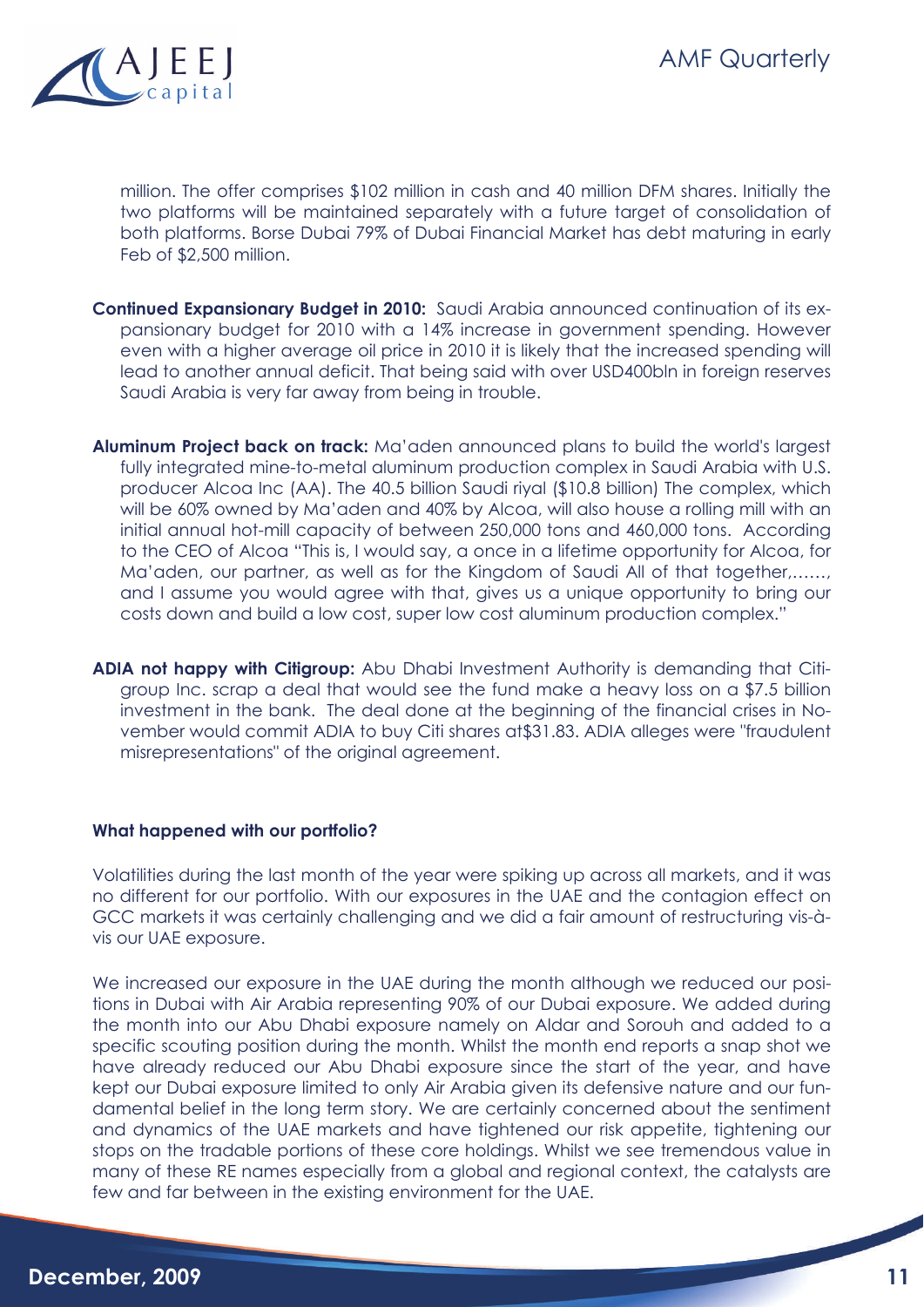

We restructured our Saudi portfolio in December reducing it by 7% through a reduction in bank exposures and Almarai, which has now fallen out of our top five holdings. Since January we have once again increased our exposure in Saudi Arabia. Ma'aden continues to be our top holding, and at these current levels we see tremendous upside especially with the DAP project coming in line in during q4 of this year. There are a number of positions that we are scouting and despite expensive macro PEs in this market there is tremendous value in many names. The market has depth and breadth and we expect it to continue to be our largest geographic exposure in 2010.

Our Qatari and Egyptian exposure were largely unchanged during the month however there was some internal restructuring within these country portfolios. We expect to be adding into both portfolios during the year, based on the opportunity set made evident through our internal processes. Since the start of the year, Qatar has become our second largest geographic holding and we continue to see tremendous value, yet we acknowledge that it may be challenged given its investor composition and continued selling or lack of appetite by foreigners in the DSM.

In conclusion there are going to be some challenges in 2010, however we think this is a great entry into the MENA markets. Certainly we cannot simplify this as a massive catchup trade, but can justify it based on the underlying value of many companies in the universe relative to growth profiles, actual vs. real perceived balance sheet risks, visibility of earnings and strategy, and relative valuations to time series and global players. Whilst it is difficult to see significant price action on the markets, there are fundamental drivers on many companies which the markets will be in a position to reward over the coming year.

Thank you for your continuous support,

The Ajeej Capital Team